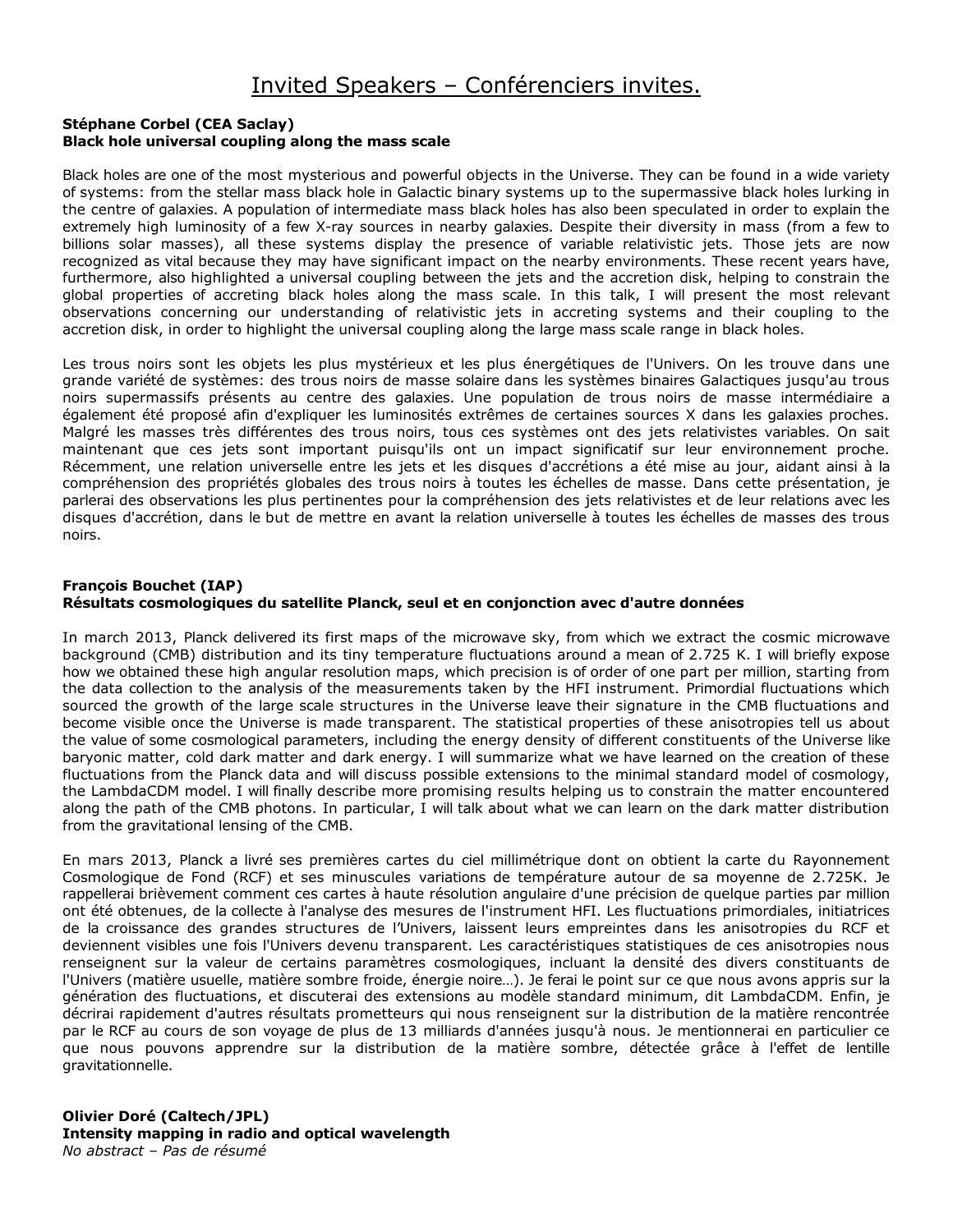### **Elinore Roebber (McGill University) \* Calculating the gravitational wave signal produced by binary supermassive black holes**

Supermassive black holes (SMBHs) with masses  $>10^6$  solar masses live at the center of most galaxies. It is not known how they managed to grow so large, nor why they exhibit strong correlations with properties of their hosts. Large galaxies experience many mergers with other galaxies, and it is thought that mergers between the central black holes of these galaxies play a part in producing the population of SMBHs seen today. We expect a large number of binary SMBHS in the process of merging to exist out to redshifts of a few. According to general relativity, these binaries will produce gravitational radiation at nHz frequencies, and could be detected by pulsar timing arrays within the next decade. I will present a new calculation for the gravitational radiation produced by SMBH binaries using new dark matter simulations and recent empirically calibrated relations between dark matter halos, galaxies, and black holes.

### **David Tsang (McGill University) Gap Heating and Eccentricity Excitation of Giant Planets**

We show that the first order (non co-orbital) corotation torques are significantly modified by entropy gradients in a non-barotropic protoplanetary disk. Such non-barotropic torques can dramatically alter the balance that, for barotropic cases, results in the net eccentricity damping for giant gap-clearing planets embedded in the disk. We demonstrate that stellar illumination can heat the gap enough for the planet's orbital eccentricity to instead be excited. We also discuss the "Eccentricity Valley" noted in the known exoplanet population, where low-metallicity stars have a deficit of eccentric planets between ∼0.1 and ∼1 AU compared to metal-rich systems (Dawson & Murray-Clay 2013). We show that this feature in the planet distribution may be due to the self-shadowing of the disk by a rim located at the dust sublimation radius ∼0.1 AU, which is known to exist for several T Tauri systems. In the shadowed region between ∼0.1 and ∼1 AU lack of gap insolation allows disk interactions to damp eccentricity. Outside such shadowed regions stellar illumination can heat the planetary gaps and drive eccentricity growth for giant planets. We suggest that the self-shadowing does not arise at higher metallicity due to the increased optical depth of the gas interior to the dust sublimation radius.

### **Martin Aubé (CEGEP de Sherbrooke) Radiométrie et spectrométrie de la brillance du ciel**

Les résultats de la mesure de la brillance du ciel pour les sites permanents de l'Astrolab du Mont-Mégantic et de l'Universitad Complutense de Madrid ainsi que la campagne intensive de mesure sur les sites candidats Argentins du Cherenkov Telescope Array seront présentés sommairement. Une brève discussion sera faite sur la méthode d'analyse des données récoltées. La situation préoccupante du Mont-Mégantic sera aussi exposée après plus de 3 ans de monitoring.

### **Noel Richardson (Université de Montréal) MWC 314: An Interacting Binary Disguised as a Luminous Blue Variable**

MWC 314 is a bright candidate luminous blue variable that has been shown to reside in a fairly close binary system, with an orbital period of  $\sim 61$  d. We observed MWC 314 with a combination of optical spectroscopy, broad-band photometry, near-infrared spectrophotometry, and long baseline infrared interferometry. We have revised the singlelined spectroscopic orbit, and found that the light curve is well-explained with a reflection of the primary star's light off an optically thick accretion torus enshrouding the secondary star. There is also a significant amount of freeelectron scattering from the primary's wind that causes an atmospheric eclipse as the secondary passes behind the primary star. We present a model of the light curve, radial velocities, and interferometry that shows a very low-mass primary star that lost mass onto an unseen companion and a circumbinary disk.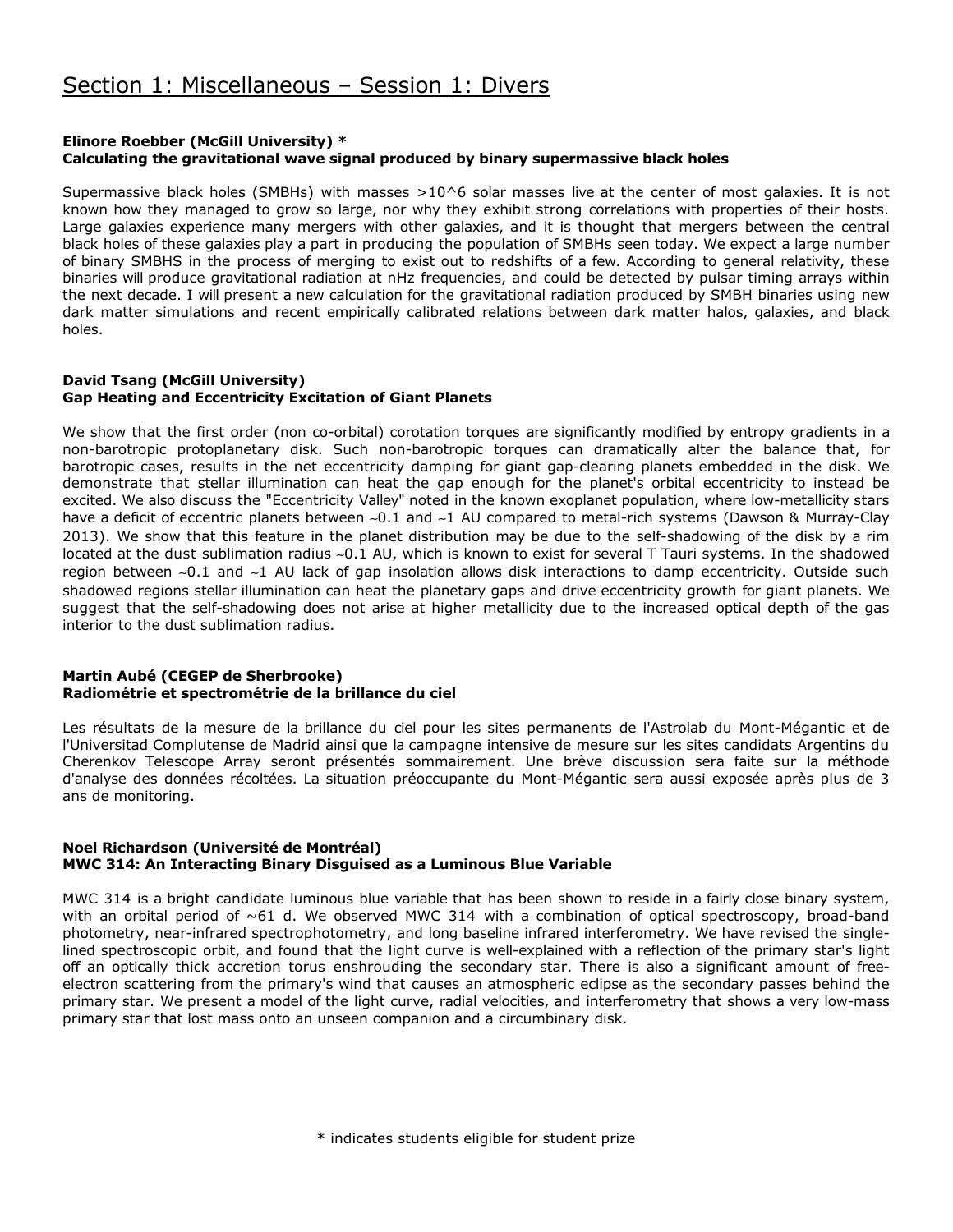# Session 2: Solar Astrophysics – Section 2: Astrophysique Solaire Introduction: Antoine Strugarek (20min)

### **Patrice Beaudoin (Université de Montréal) \* Analyse d'un cycle dynamo secondaire découvert dans un modèle MHD**

Il est généralement accepté qu'une dynamo magnétohydrodynamique (MHD) module le cycle de taches solaires à la surface du Soleil, ce dernier possédant une demi-période de 11 ans. Un second cycle ayant une demi-période d'environ 2 ans est détecté de façon répétées dans les indicateurs magnétiques solaires (F10.7, émissions photosphériques, flux de rayons cosmiques, etc...) et, plus récemment, dans les fréquences d'oscillations acoustiques. Une simulation MHD développée en partie à l'Université de Montréal génère également un double-cycle s'apparentant à celui du Soleil. Je discuterai des caractéristiques de ces cycles et effectuerai une analyse des signaux découverts.

### **Nicolas Lawson (Université de Montréal) \* Preuves d'une instabilité magnetoshear dans les simulations EULAG-MHD**

Je vais présenter des preuves numériques qui suggèrent la présence d'une instabilité magnetoshear dans la zone stable de nos simulations EULAG-MHD. Cette instabilité, principalement une variation de l'instabilité de Tayler, serait la clé pour expliquer une accélération significative de la destruction du champ magnétique zonal a grande échelle présent dans la tachocline suivant sa formation durant le cycle précédent.

### **Benoit Tremblay (Université de Montréal) \***

### **Reconstruction des champs de vitesses et de la diffusivité magnétique turbulente du plasma d'une région active à la surface du Soleil**

Je vais introduire des exemples d'application de la méthode MEF-R (Resistive Minimum Energy Fit), une généralisation de la méthode MEF (Longcope, 2004) pour un plasma photosphérique résistif où l'effet des courants de sous-maille est modélisée par une hyper-résistivité. La méthode reconstruit des champs de vitesses du plasma d'une région active à la surface du Soleil à partir des observations du champ magnétique et de la vitesse Doppler. Cette reconstruction passe par la résolution de l'équation d'induction magnétique en supposant la présence d'une résistivité magnétique turbulente à la photosphère et en minimisant l'énergie cinétique totale du plasma par la méthode d'Euler-Lagrange. La minimisation génère aussi des cartes de la diffusivité magnétique turbulente à la photosphère.

#### **Antoine Strugarek (Université de Montréal) Prédiction des flares solaires avec des modèles d'avalanches**

Des modèles d'automates cellulaires dits d'avalanches, basés sur le concept de criticalité auto-organisée, ont été utilisés depuis plusieurs années pour reproduire de façon statistique les lois de puissance qui caractérisent la distribution des 'flares' solaires. Je montre dans une étude comparative comment certains de ces modèles, en dépit de leur stochasticité intrinsèque, peuvent être utilisés pour prédire les événements les plus intenses et les plus rares. Difficiles à prédire, ils sont cependant les plus importants pour la météorologie de l'espace. Je montrerai comment coupler ces modèles à des techniques d'assimilation de données efficaces (utilisant, e.g., les données GOES) pour proposer une nouvelle méthode de prédiction des 'flares' solaires capable d'opérer en temps réel.

### **Cassandra Bolduc (Université de Montréal) \* Impact de la variabilité solaire sur la chimie stratosphérique**

Je décrirai les simulations d'évolutions photochimique de la stratosphère terrestre en fonction de la variabilité solaire. Cette dernière est représentée par différents modèles de reconstruction du spectre solaire, pour différents cycles d'activité, incluant le modèle MOCASSIM développé à l'Université de Montréal. Je discuterai de la sensibilité aux détails du spectre ainsi qu'à la variabilité dans les bandes spectrales importantes pour les réactions de production et destruction d'ozone.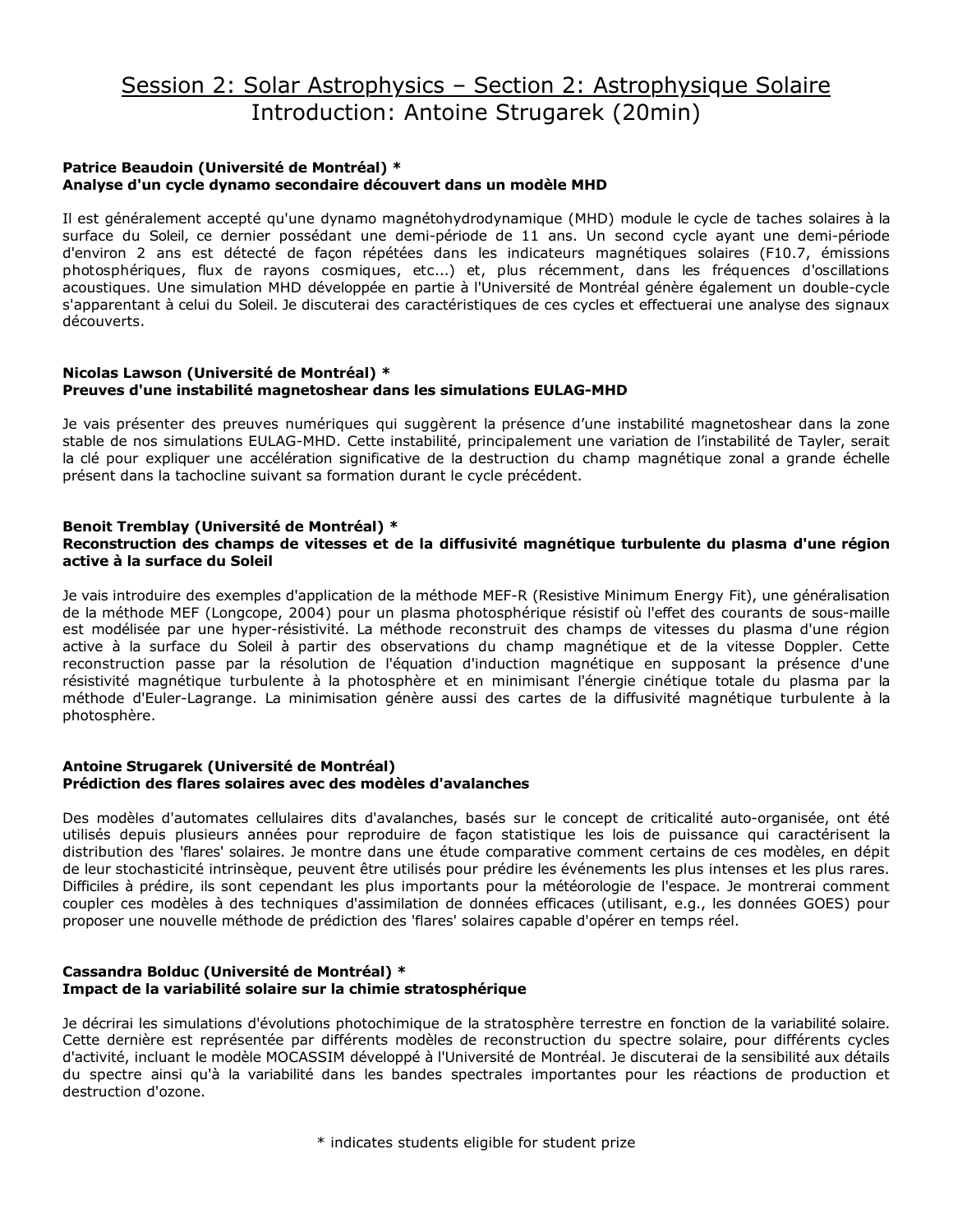# Session 3: Neutron Stars – Section 3: Etoiles à Neutrons Introduction: Kostas Gougoliatos (30min)

### **Konstantinos Gourgouliatos (McGill University) Evolution of the Magnetic field of Neutron Stars Crusts**

Neutron stars crusts host strong magnetic fields whose evolution is governed by two main processes: Hall drift and ohmic dissipation. I will present the results of new simulations of the evolution of magnetic field in neutron stars crusts. The evolution passes through three main stages: the early evolution is a response of the field to the initial conditions chosen, the intermediate is characterised by the launching of whistler waves in the crust and eventually the field relaxes to a long-term state where the Hall effect saturates. A great variety of initial magnetic fields relax to this Hall attractor state suggesting that it may be a realistic description of middle aged neutron stars.

### **Sebastien Guillot (McGill University) \* The radius of neutron stars**

Je présenterai mes dernières mesures du rayon des étoiles à neutrons et l'impact que ces résultats ont sur notre comprehension de la matière à ultra-haute densité. I will present my last measurements of the neutron star radius, and its implication on the understanding of matter at extreme densities.

### **Andrew Cumming (McGill University) Thermal relaxation as a window into neutron star crusts**

Neutron star crusts are expected to consist of a novel mixture of extremely neutron rich deformed nuclei, relativistic electrons, and superfluid neutrons. I will describe recent work to model thermal relaxation of neutron star crusts, comparing to several accreting neutron stars that have been observed to fade in quiescence on timescales of months to years. These observations open up direct constraints on the properties of matter in the neighbourhood of neutron drip up to nuclear density.

### **Hongjun An (McGill University) Short X-ray bursts and their tail emission from the magnetar 1E 1048.1-5937**

We report on properties of short X-ray bursts and their tail emission from the magnetar 1E 1048.1-5937 detected with the Nuclear Spectroscopic Telescope Array (NuSTAR). The bursts exhibit a fast rise and decay having T90 time intervals of 0.2--4 sec, and show blackbody spectra with kT of 4--8 keV and luminosity of 2--20 X 10^38 erg/s. All the bursts had a long emission tail which decayed following a power-law function with the decay index of  $\sim 0.8$ -0.9. More interestingly, we find an interesting spectral emission feature at  $\sim$ 13 keV, which implies magnetic-field strength of  $10^{\circ}15$  G in the emission region when interpreted as a proton cyclotron line emission.

### **Robert Ferdmann (McGill University) Fast Radio Bursts**

Fast Radio Bursts are a newly discovered astrophysical phenomenon, characterized by short (few ms) broad-band radio bursts from apparently random locations on the sky. These events are dispersed by ionized plasma to a degree that is far larger than can be explained by our Galaxy alone, strongly suggesting they originate from cosmological distances. I will describe this new and interesting puzzle, and also how the upcoming CHIME telescope, built for studying Baryon Acoustic Oscillations, can also in principle be used as a superb detector of FRBs, while still accomplishing its prime goal.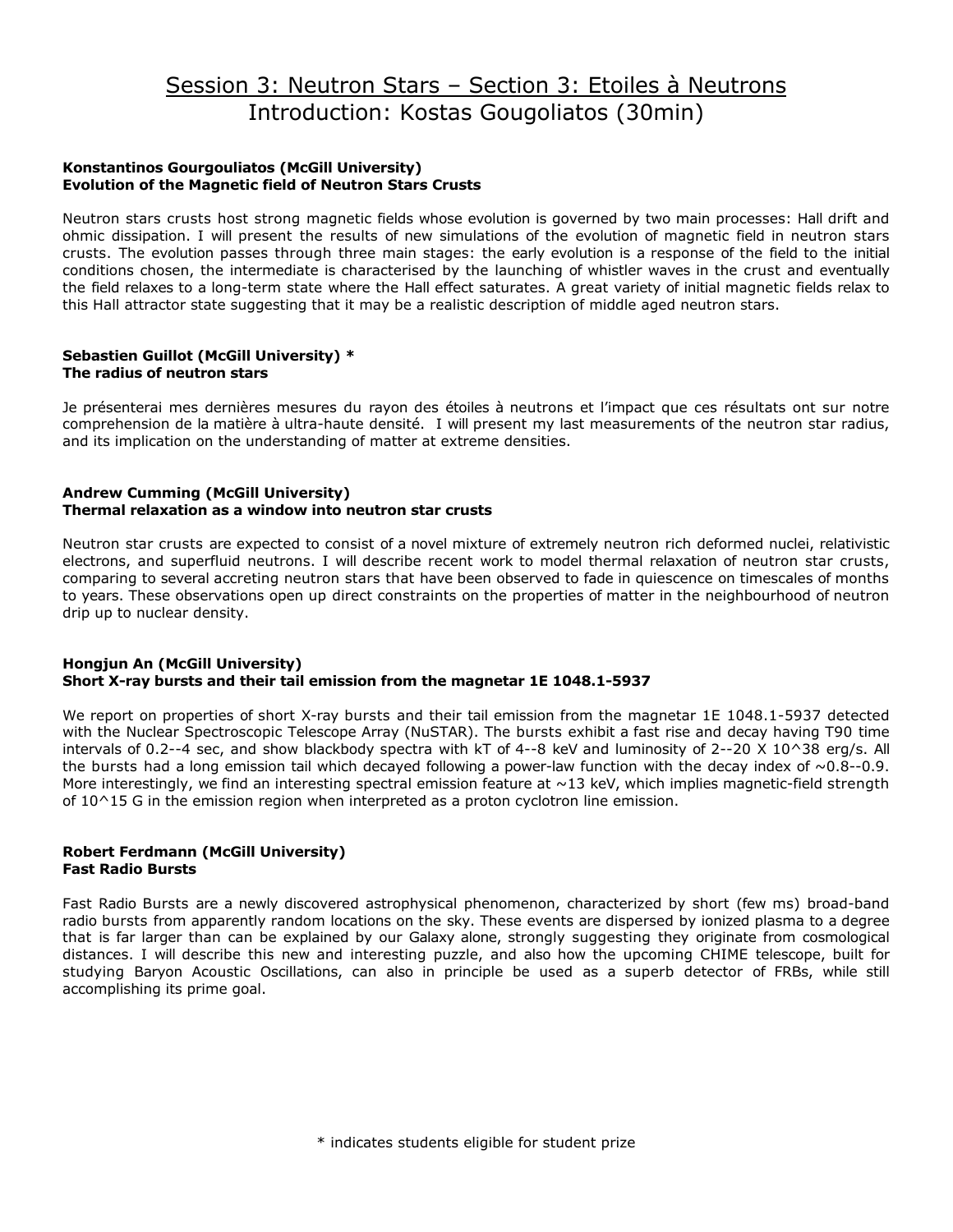### **Gabrielle Simard (McGill University) \* Contraindre l'univers primordial avec la polarisation du fond de radiation cosmologique**

La récente détection de modes B dans la polarisation du fond de radiation cosmologique par la collaboration BICEP2 a secoué la communauté scientifique. Si ces résultats sont confirmés, ces modes B générés par des ondes gravitationnelles issues des tout premiers instants du Big Bang constituent un nouveau type de mesure pouvant contraindre les processus physiques responsables de l'inflation cosmique. Les modes B produits par le lentillage gravitationnel demeurent une des principales sources de contamination. Toutefois, ce signal peut être significativement supprimé grâce au processus de délentillage. Je présenterai dans quelle mesure il est possible de contraindre les paramètres cosmologiques décrivant l'univers primordial en utilisant différentes méthodes de délentillage.

### **Yuuki Omori (McGill University) \* Galaxy x CMB cross-correlation**

Paths of photons emitted from the cosmic microwave background are bent when traversing through gravitational potentials produced by large-scale structure in the Universe. This effect (known as weak lensing) imprints distinct signatures in the temperature field, which could be used to estimate the underlying dark matter distribution. By cross-correlating this with galaxy maps, we are able to understand how well galaxies trace out the underlying mass distribution. I will present recent work in cross-correlation analysis between CFHT-Legacy-Survey galaxies and Planck lensing map, talk about the physical information that could be extracted, and discuss current work in progress.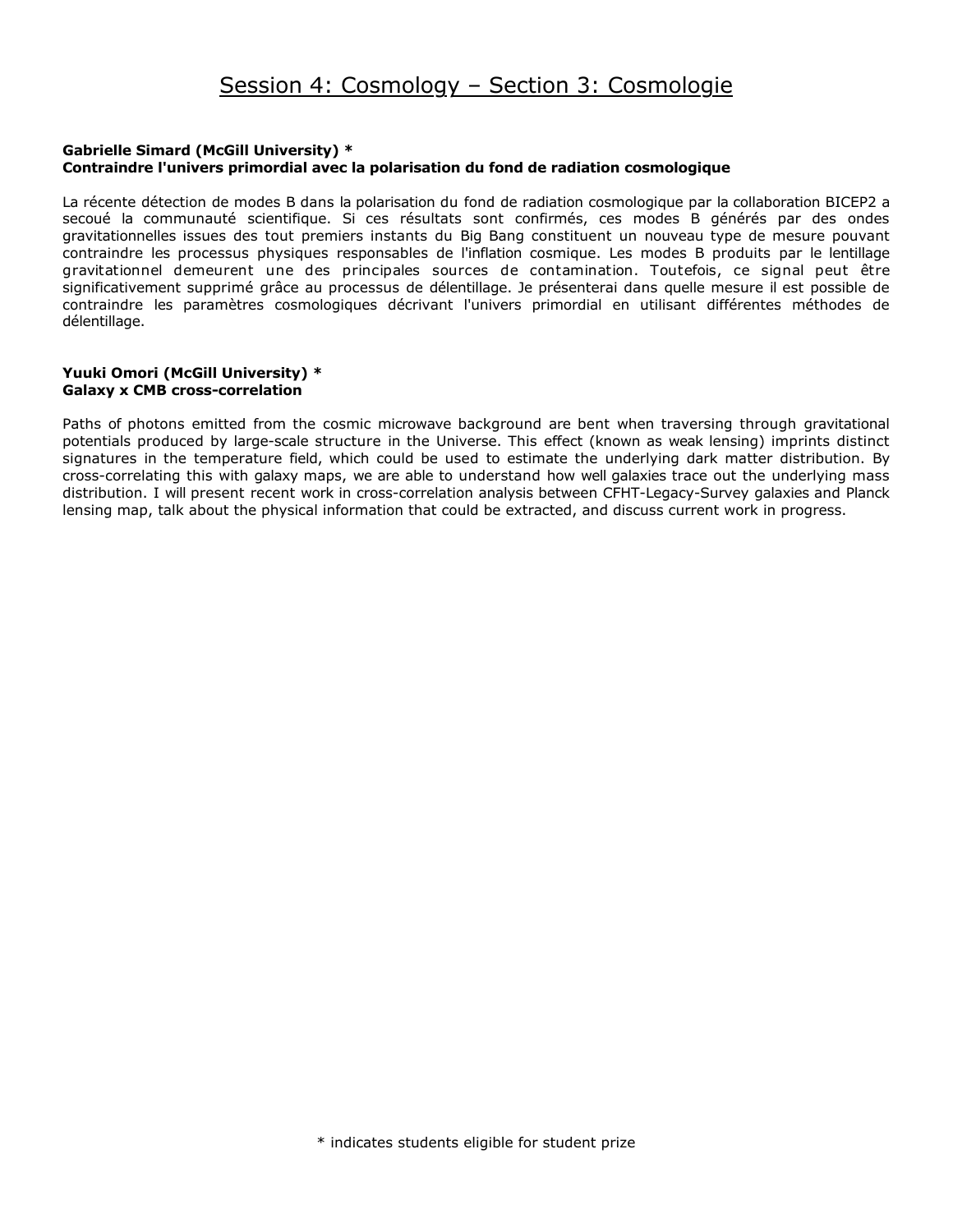# Session 5: Instrumentation – Section 5: Instrumentation Introduction: René Doyon (20min)

### **Sean Griffin (McGill University) \* The VERITAS Observatory Upgrade: Performance and Status**

The VERITAS experiment measures Cherenkov light from air showers to study gamma rays of energies between 50 GeV and 50 TeV. During the summer of 2012, the VERITAS Collaboration completed an upgrade of the four VERITAS telescopes. The upgrade began in 2009 with the relocation of one of the telescopes to create a more symmetrical array configuration which resulted in a substantial increase in sensitivity. In 2011, the Level 2 (pattern) telescope trigger was replaced with a high speed, FPGA-based trigger, resulting in improved trigger efficiency and better background reduction. In summer 2012, the telescopes' photomultiplier tubes (PMTs) were replaced with high quantum efficiency PMTs which increased the telescope photon detection efficiency by approximately 50%. Furthermore, since fall 2012, observations have been carried out with VERITAS under bright moonlight, thanks to a combination of reduced high voltage and UV bandpass filters, which result in 15% more observing time over the course of the year. These improvements, coupled with refinements in the calibration and data analysis, have continued to improve the sensitivity of to the VERITAS experiment since its first light in April 2007. In this presentation I will provide an overview of the upgrade as well as details of the bright moonlight observing modes.

### **Simon Archambault (McGill University) \* In-situ Measurements of the Reflectivity of VERITAS Telescopes**

VERITAS is an array of four imaging atmospheric Cherenkov telescopes (IACT) sensitive to gamma rays at energies between 100 GeV and 10 TeV. Each telescope is based on a tessellated mirror, 12 metres in diameter, which reflects light from a gamma-ray-induced air shower to form an image on a pixellated `camera' comprising 499 photomultiplier tubes. The image brightness is the primary measure of the gamma ray energy so a knowledge of the mirror reflectivity is important. We describe here a method, pioneered by members of the MAGIC collaboration, to measure the whole-dish reflectivity, quickly and regularly, so that effects of aging can be monitored. A CCD camera attached near the centre of the dish simultaneously acquires an image of both a target star and its reflection on a target of Spectralon, a highly reflective material, placed at the focus of the telescope. The ratio of the brightnesses of the reflected and direct images of the star, as recorded by the CCD, along with geometric factors, provides an estimate of the dish reflectivity with few systematic errors. Since the mirrors reflect different wavelengths, a filter wheel is placed in front of the CCD camera, allowing a measurement of the reflectivity as a function of wavelength. We present results obtained with the VERITAS telescopes during the past year.

### **Philippe Richelet (Université de Montréal) \* Results and characterization of an EMCCD-based spectrograph for high temporal resolution**

We report results of an electron multiplying camera for high temporal resolution spectroscopy. The cryogenically cooled EMCCD of Nüvü Camera (EM N2) was coupled to the fast (f/1.5) spectrograph of the 1.6 m telescope of the Mont Mégantic Observatory to obtain optical spectra up to a frame rate of 12 per second at a spectral resolution of R=800 in the 400 nm to 700 nm wavelength interval. Even at this high frame rate, the individual images were still shot noise limited, thanks to the very low read-out noise and CIC  $(\sim 0.1 \text{ e}/\text{pix})$  and  $(0.005 \text{ e}/\text{pix})$ , respectively) of the camera. Using this high temporal resolution data, one can choose afterwards to bin temporally or spectrally frames and pixels to any desired extend while keeping track of the higher dynamics inside the high resolution original frames. Our results show that there are great advantages and no disadvantages (provided there is a mechanism for coping with the amount of data generated) of taking high resolution images with an EMCCD and then average or bin them in order to choose the desired SNR and/or spectral resolution.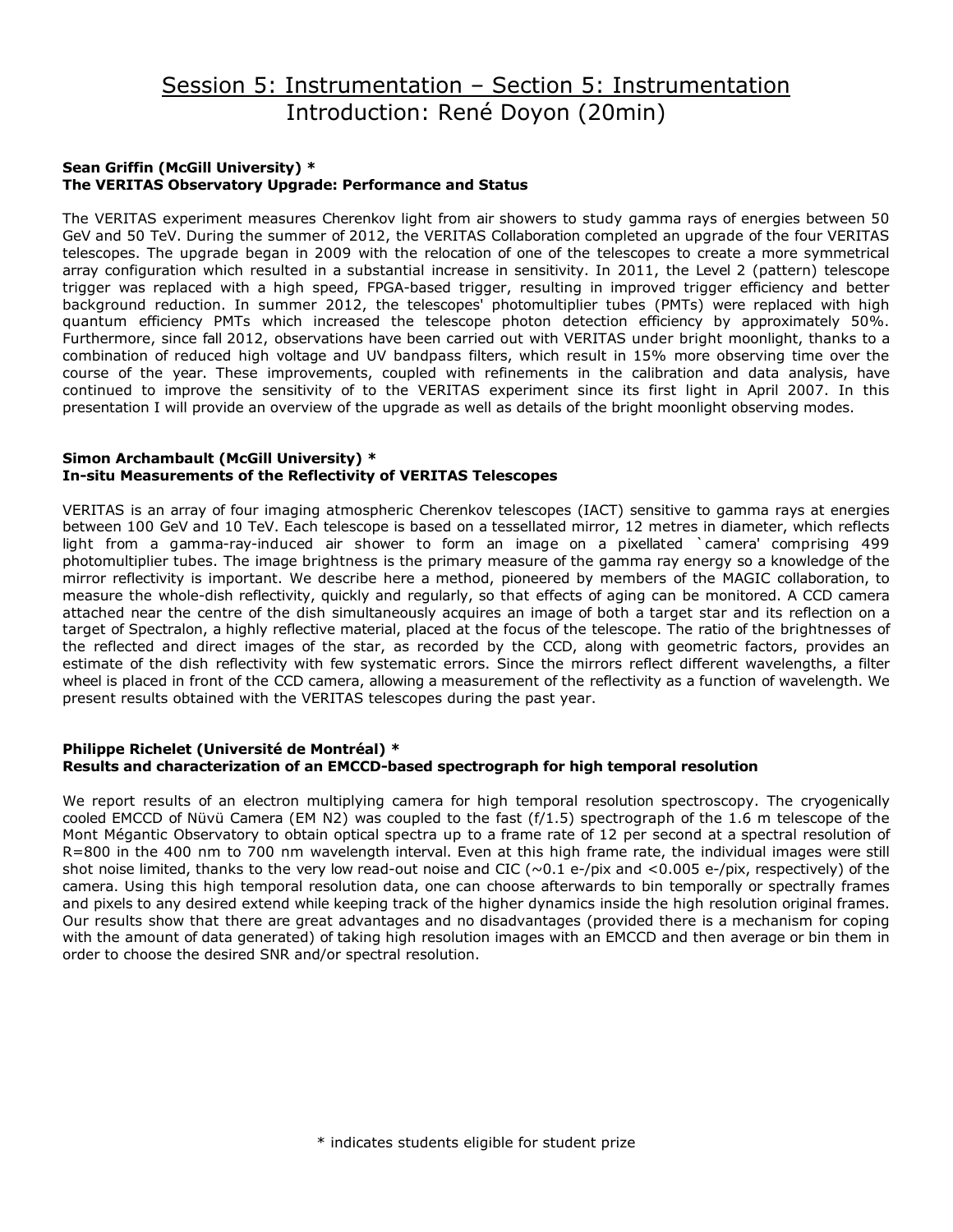# Session 6A: White Dwarfs – Section 6A: Naines Blanches Introduction: Patrick Dufour (20min)

### **Cynthia Genest-Beaulieu (Université de Montréal) \* Comparaison des paramètres atmosphériques d'étoiles naines blanches du SDSS déterminés par photométrie et par spectroscopie**

Le groupe de recherche sur les étoiles naines blanches de l'UdeM s'intéresse depuis de nombreuses années à la détermination des paramètres atmosphériques fondamentaux (température effective et gravité de surface) de ces cadavres stellaires à partir de différentes méthodes. Le vaste échantillon d'étoiles naines blanches découvertes dans le Sloan Digital Sky Survey (SDSS) nous offre une opportunité unique de comparer les paramètres mesurés par spectroscopie et par photométrie (ugriz). Je présenterai ici les résultats d'une telle étude à l'aide d'une nouvelle génération de modèles d'atmosphère hydrodynamiques tridimensionnels.

#### **Marie-Michèle Limoges (Université de Montréal) \* Propriétés physiques des naines blanches à moins de 40 pc du Soleil**

Les naines blanches sont des objets stellaires intrinsèquement peu lumineux, et par conséquent, la distance à laquelle nous pouvons affirmer en avoir un échantillon suffisamment complet pour pouvoir en étudier les propriétés physiques est restreinte à l'environnement immédiat du Soleil. Suite à un grand relevé spectroscopique de 5 ans, cette distance est passée de 20 à 40 pc pour les étoiles de l'hémisphère nord. Notre échantillon contient plus que 440 naines blanches, dont 173 furent identifiées par notre relevé et il est complet à 70%. Je vous présenterai quelques propriétés de ces naines blanches de l'environnement solaire, et vous parlerai de quelques naines blanches identifiées par notre relevé qui sortent de l'ordinaire.

### **Benoit Rolland (Université de Montréal) \* Propriétés atmosphériques et magnétiques d'étoiles naines blanches froides riches en hydrogène**

La très grande majorité des étoiles de la séquence principale termineront leur vie sous forme d'étoiles naines blanches. De ce nombre, près de 10% possèdent un champ magnétique plus grand que 2 MG. Je présenterai ici les résultats d'une étude visant à caractériser les propriétés atmosphériques et magnétiques d'un échantillon de 16 naines blanches magnétiques froides, riches en hydrogène. Cette étude est basée sur une comparaison détaillée de spectres à haut signal-sur-bruit et de calculs de modèles d'atmosphère en présence d'un champ magnétique pour une géométrie dipolaire excentrée. Nos résultats indiquent de façon surprenante que plus de 60% des objets dans notre échantillon font partie de systèmes binaires. De plus, la géométrie particulière observée suggère que le champ magnétique dans ces étoiles n'est pas d'origine fossile.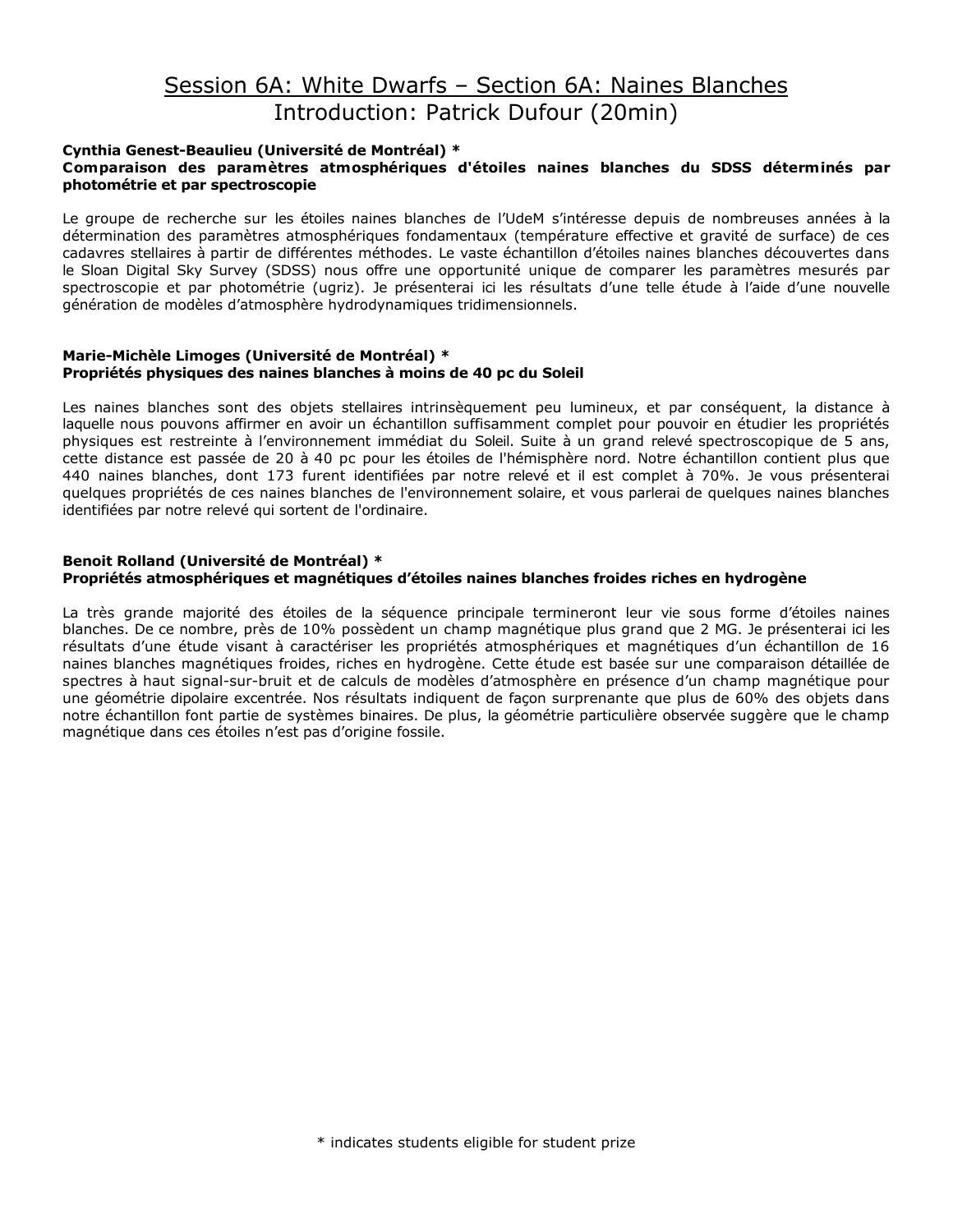# Session 6B: Clouds, Dust and Gas – Section 6B: Nuages, Poussières et Gas Introduction: David Williamson (20min)

### **David Williamson (Université Laval) What causes retrograde molecular clouds?**

We examine simulations of isolated galaxies to analyse the effects of localised feedback on the formation and evolution of molecular clouds to explain the origin of retrograde molecular clouds. Feedback contributes to turbulence and the destruction of clouds, leading to a population of clouds that is younger, less massive, and with more retrograde rotation. Our results indicate that molecular clouds rotate retrograde primarily as a result of their formation from a disturbed medium, and not as a result of scattering interactions between clouds.

### **Simon Coudé (Université de Montréal) \* L'effet de la contamination moléculaire sur l'émissivité dans les nuages moléculaires d'Orion A**

L'émission thermique de la poussière froide dans les nuages moléculaires géants peut être utilisée pour sonder les propriétés physiques des régions de formation d'étoiles. Pour quantifier l'effet que l'émission de raies moléculaires a sur la détermination de ces propriétés, et plus précisément l'émissivité, nous utilisons les observations à 450 um et 850 de la caméra SCUBA-2 du télescope James-Clerk-Maxwell en conjonction avec les mesures spectroscopiques du 12CO 3-2 prises avec HARP. Cette présentation servira à illustrer comment il est possible d'utiliser ces données afin d'analyser en détails les sources sous-millimétriques et les coeurs protostellaires.

# **Zacharie Kam (Université de Montréal) \***

## **Observing M33 warm gas at OMM : Hα kinematics study.**

The ionized gas Hα, is one of the best tracers of the kinematics of galaxies; mainly because of its high spatial resolution compared to HI. The studies of the warm gas in the galaxy M33 are largely restricted to the innermost regions and the brightest. To get a better understanding of the inner regions of the galaxy M33 we made a Hα mapping of M33 using the focal reducer PANO I of the OMM, associated with a HR Fabry-Perot interferometer. I will present the FP data of M33 obtained at OMM and the optical kinematics parameters obtained from the analysis of those Hα data (HII region + diffuse gas) and also from the neutral gas (HI).

#### **Pierre Fortier (Université Laval) \* Nouvelles observations de nuages moléculaires en hautes latitudes galactiques**

Bien cerner le rôle des processus liés à la formation et l'évolution des nuages moléculaires est essentiel à notre compréhension globale du milieu interstellaire et de la formation stellaire. Les complexes gazeux à haute latitude galactique sont des laboratoires parfaits pour étudier la physique du MIS puisque n'entre en jeu que la turbulence, les champs magnétiques et le champ de radiation interstellaire. Utilisant des indices fournis par des raies d'absorption de H2 dans l'UV et la variation de couleur des grains de poussière, nous avons fait une recherche systématique de lieux de formation de molécules dans l'espoir de trouver des sites à différentes étapes d'évolution. Nous présenterons nos trouvailles!

### **Louis Asselin (CEGEP Beauce-Appalaches) Interprétation des interférogrammes pour l'objet Sh2-158**

Description du PCUC en astrophysique entre le Groupe de recherche en astrophysique de l'Université Laval, le Cégep Beauce-Appalaches et le Cégep de Sherbrooke. Objectifs pédagogiques du projet. Objectifs scientifiques du projet. Structure, hiérarchie. Rôles de chacun des partenaires. Résultats scientifiques.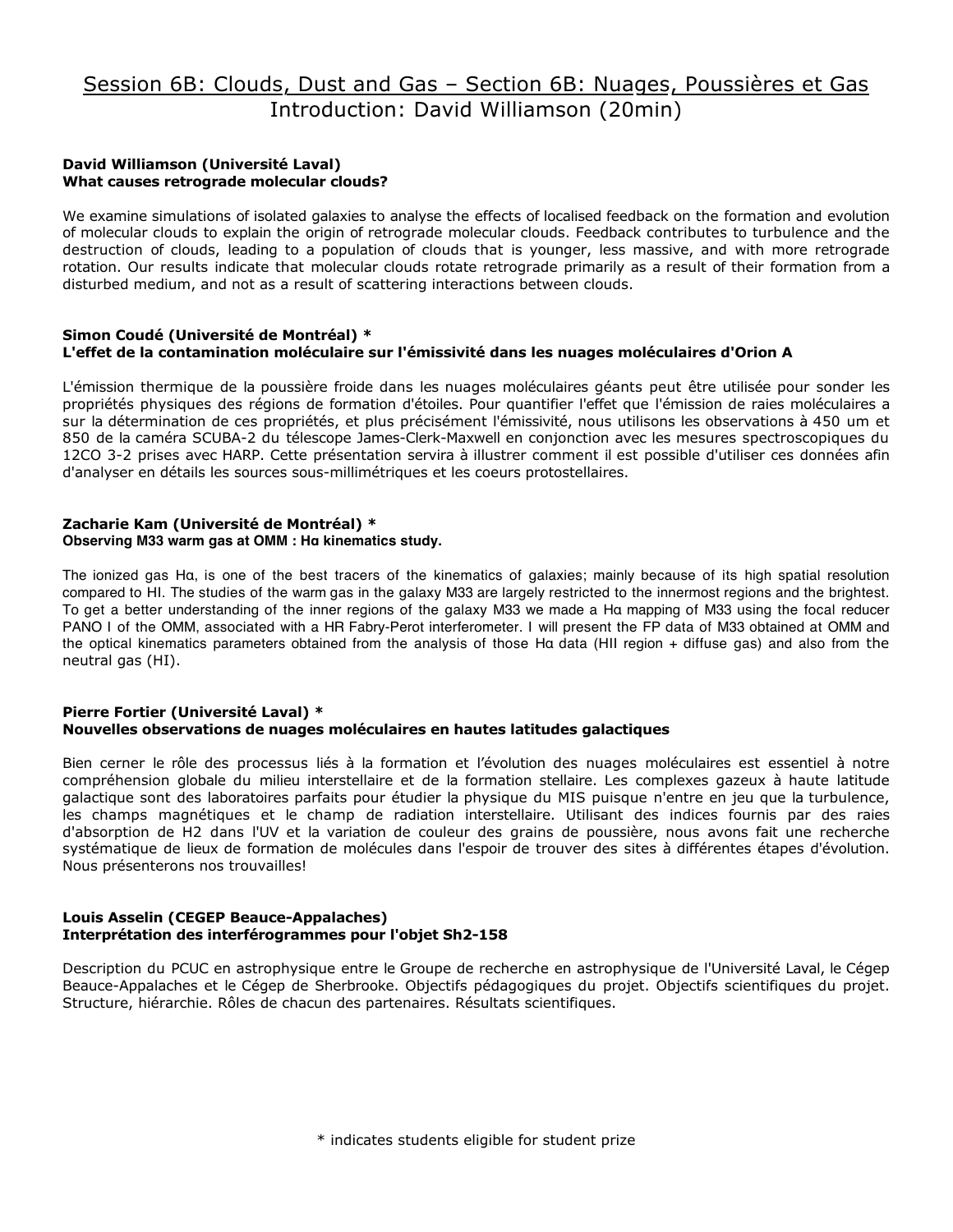# Session 7: Spectroscopy et Photometry – Section 6: Spectroscopie et Photometrie Introduction: Bert Pablo (30min)

### **Bert Pablo (Université de Montréal) O star variability with Most**

With the MOST satellite we have an archive of extremely precise photometry which is currently unprecedented for massive stars. This has led to the discovery of many interesting phenomena including 4 new binary systems and other periodic and semi-periodic variations which have rarely if ever been seen before in O stars. In addition, analysis of one very specific eclipsing binary system, Delta Orionis, has brought into question the reliability of deriving masses from spectral types for these massive stars. In this talk I will discuss the some of the misconceptions associated with massive stars, and how data from the MOST satellite is changing both our perspective and our understanding.

### **Tahina Ramiaramanantsoa (Université de Montréal) \* Variabilités intrinsèques des étoiles O par la photométrie à haute précision à partir de l'espace**

La caractérisation des modes de variabilité intrinsèque des étoiles massives de type spectral O demeure très peu contrainte comparée à celle des étoiles de faible masse. Je présenterai l'analyse de courbes de lumière d'étoiles O obtenues par photométrie à haute précision avec le microsatellite MOST. Notamment je mettrai en exergue les variations intrinsèques qui s'avèrent être incompatibles avec des oscillations stellaires mais fort probablement liées à la présence de taches claires en corotation avec l'étoile. Ces taches claires seraient probablement d'origine magnétique, et pourraient être les sources à la base des régions d'intéractions en corotation dans le vent de ces étoiles massives.

### **Marie-Eve Naud (Université de Montréal) \* GU Psc b**

Je parlerai des nouveaux développements dans l'étude du compagnon de masse planétaire détecté près d'une jeune étoile M3. Je présenterai l'analyse détaillée du spectre de cet objet unique, ainsi que les premiers résultats de l'étude de sa variabilité photométrique.

### **Emily Aldoretta (Université de Montréal) \* A Modern View of Wolf and Rayet's Stars**

The French Astronomers Charles Wolf and Georges Rayet discovered three unusual emission line stars in the constellation Cygnus. These stars are now known as Wolf-Rayet stars, which are hot, evolved massive stars that have lost their hydrogen envelopes prior to exploding as supernovae. Their spectra are characterized by highly ionized emission lines such as He II, C IV, and N IV, some of which exhibit signs of clumping and large-scale structures in their winds. During the summer of 2013, a large spectroscopic campaign was conducted to explore the variability of the clumping and large-scale structures in the three Wolf-Rayet stars discovered by Wolf and Rayet. I will report on the first results of this professional-amateur spectroscopy campaign, including results from OMM, DAO, and the 0.8m telescope at Teide (located on the Island of Tenerife and operated by the Instituto de Astrofísica de Canarias). Significant variability is detected for each of the stars, which will allow us to quantify the statistics of wind clumpiness (from WR 135) and the larger co-rotating interaction regions (CIRs; from WR 134).

### **Issouf Kafando (Université Laval) \* Stratification verticale du fer dans les étoiles bleues de la branche horizontale**

Plusieurs études ont montré que les étoiles bleues de la branche horizontale (étoiles BHB) des amas globulaires, avec une température effective Teff ≥ 11500 K, présentent des anomalies d'abondances produites par la diffusion atomique. Cette diffusion conduit à la stratification verticale de certains éléments chimiques dans l'atmosphère de ces étoiles, modifiant ainsi la structure physique de celle-ci. Le but de mon travail est d'étendre l'étude de la stratification aux étoiles BHB du champ où les propriétés atmosphériques des étoiles (e.g. la métallicité) peuvent différer de celles des amas globulaires. Dans cette présentation, je vous parlerai des résultats obtenus pour l'élément fer.

\* indicates students eligible for student prize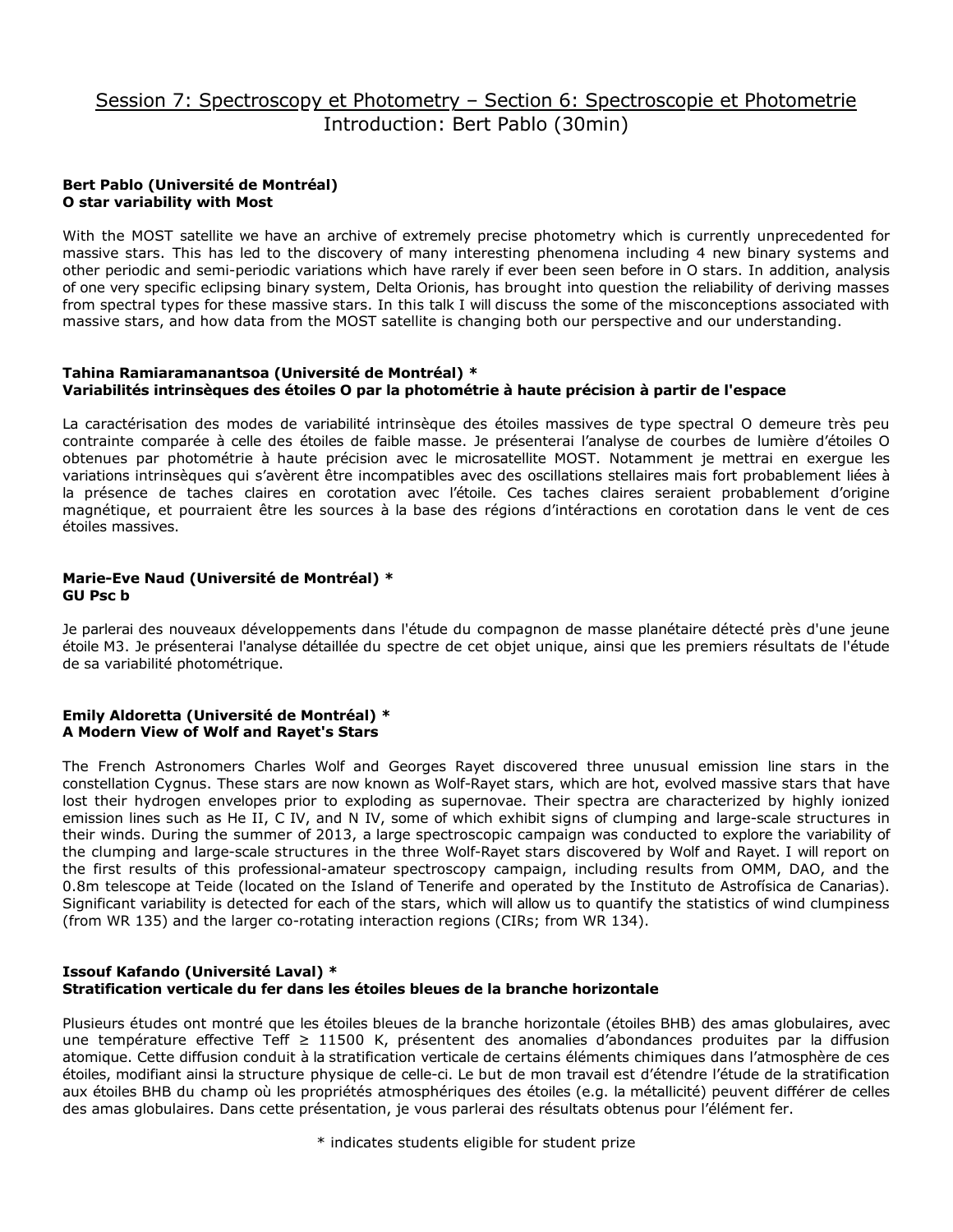# Session 8: Galaxies – Section 8: Galaxies Introduction: Simon Richard (20min)

### **Fidele Robichaud (Université Laval) \* Fusions majeures d'amas et position de la galaxie la plus brillante**

Il est généralement admis que la galaxie la plus massive et la plus brillante d'un amas se retrouve au centre de celuici lorsque le système est à l'équilibre. En utilisant une simulation numérique "large N-body" combinée avec un traitement de sous-grille de formation de galaxie, de fusions et de destruction de marée, nous avons étudié la formation et l'évolution des galaxies et la population d'amas dans un volume comobile de (100 Mpc)^3. Pour chaque amas, nous avons identifié la galaxie la plus brillante de l'amas, et avons par la suite calculé la fraction de galaxie la plus brillante qui est la plus près du centre de l'amas. Dans un second temps, nous avons étudié l'historique des fusions des 18 plus gros amas, identifié les fusions majeures, et analysé leurs impacts. Les résultats de ce travail seront présentés.

### **Benoit Côté (Université Laval) \* Rétroaction stellaire dans les modèles semi-analytiques d'évolution de galaxies**

La rétroaction stellaire est une partie essentielle de tous modèles numériques visant à reproduire l'évolution des galaxies. Sans cet effet, les modèles produisent trop d'étoiles comparativement aux observations. Les modèles semianalytiques utilisent généralement un paramètre fixe pour déterminer l'importance de cette rétroaction. À partir d'un modèle semi-analytique classique, nous avons introduit la physique des bulles interstellaires afin de mieux traiter l'impact des étoiles sur la formation stellaire. Nous suivons dans le temps la taille des bulles et la quantité d'énergie thermique dans chacune d'elles. Avec ce modèle, l'importance de la rétroaction stellaire peut ainsi varier avec le temps et dépendre des conditions physiques des galaxies.

### **Laurie Rousseau-Nepton (Université Laval) \* Spiral galaxy evolution as seen with SpIOMM**

With SpIOMM, the Imaging Fourier transform spectrometer of the Observatoire du Mont-Mégantic, we obtained simultaneously thousands of spectra over the whole surface of 7 nearby spiral galaxies. These data are ideal to study the emission lines in the visible from the bright HII regions. Our sample of galaxies contains different morphology types, and includes barred and non barred spirals. For these objects, we measured the size and luminosity of the ionized regions, as well as the gas metallicity and density. Among others, we looked for gradients along the galaxy radius and searched for relations with the galaxy structures and with the galaxy morphology. These first results represent important clues in a project aiming at a detailed study of stellar populations that will be used to rebuild the history of spiral galaxies and to identify the relative importance and efficiency of the different mechanisms responsible for their evolution.